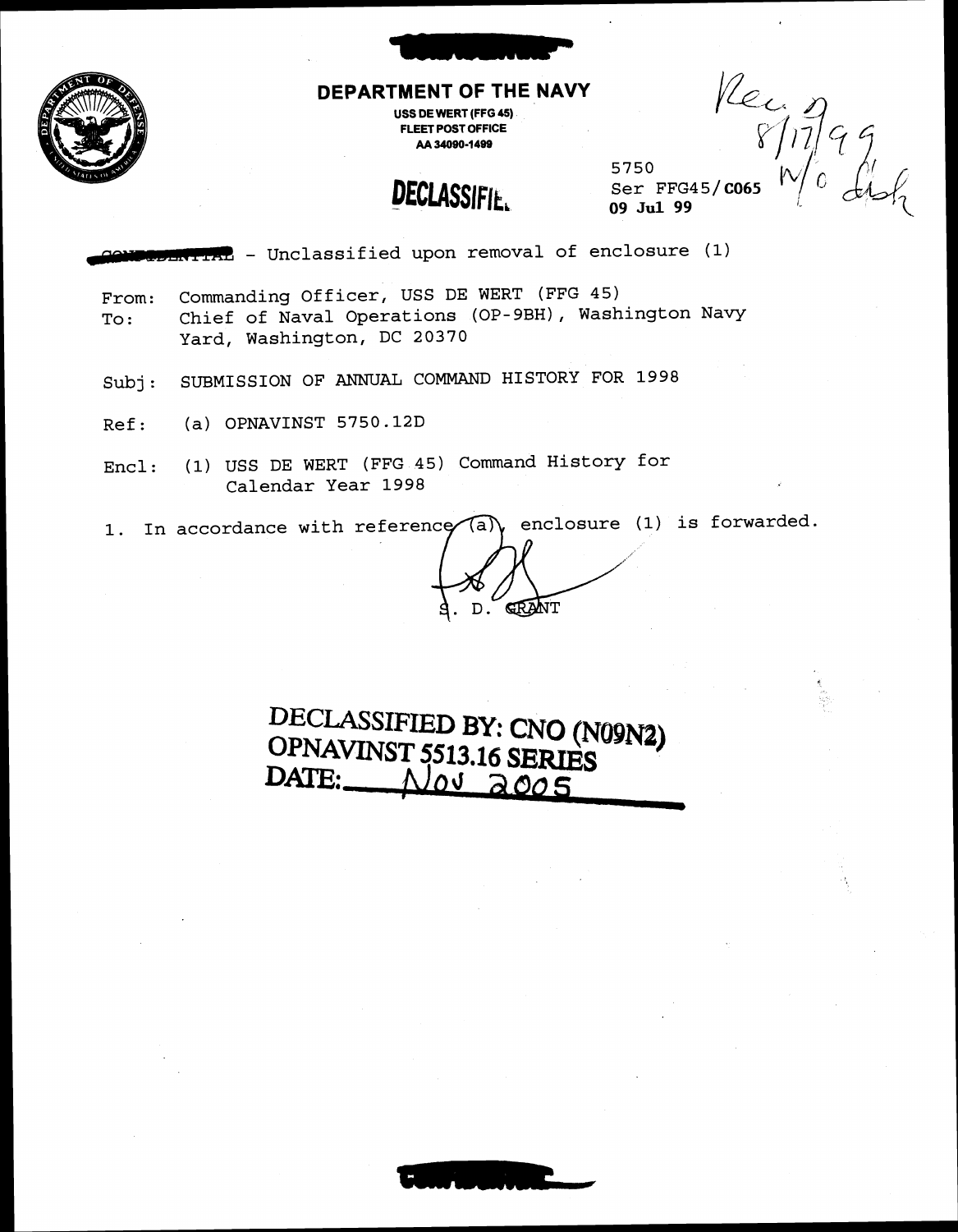



**USS DE WERT (FFG 45) COMMAND HISTORY FOR CALENDAR YEAR 1998** 

1. Command Composition and Organization:

Mission: AAW and ASW with secondary mission areas in ASUW, ELW, and CCC.

Commander: CDR Matthew Streeter, USN CDR Stephen D. Grant, USN

Homeport: Mayport, FL

2. (C) Chronology of significant events::

| $01$ JAN-21JAN/      | IPT MAYPORT, FL                                                        |
|----------------------|------------------------------------------------------------------------|
|                      | 22JAN-24JAN/ U/W KWOA, OPERATION PASSIVE OVERSIGHT 2-98                |
|                      | 25JAN-09FEB/ IPT MAYPORT, FL                                           |
|                      | 02FEB-05FEB/ AVIATION PRE-AVAILABILITY TECHNICAL ASSIST                |
| $04$ FEB/            | BLACK HISTORY MONTH CELEBRATION                                        |
|                      | 10FEB-12FEB/ U/W JAXOA, TRAINING SCHEDULE                              |
|                      | 10FEB/ 76MM PACFIRE<br>10FEB/ ANCHORED ATG #2<br>10FEB/ 50 CAL PACFIRE |
|                      | ANCHORED ATG #2                                                        |
|                      |                                                                        |
|                      | 11FEB/ RAS USS DETROIT                                                 |
|                      |                                                                        |
|                      |                                                                        |
|                      | RELIEVED BY CDR STEPHEN GRANT, GUEST LIST                              |
|                      | INCLUDED COMWESTHEMGRU, COMCOGUARDRON 42,                              |
|                      | <b>COMCRUDESGRU 12</b>                                                 |
|                      | 22FEB-25FEB/ U/W KWOA, OPERATION PASSIVE OVERSIGHT 3-98                |
|                      | 26FEB-08MAR/ IPT MAYPORT, FL                                           |
|                      | 09MAR-10MAR/ ENROUTE YORKTOWN                                          |
|                      | 11MAR-12MAR/ OFFLOAD WEAPON STATION YORKTOWN/AMMUNITION                |
|                      | HANDLING OPERATIONS                                                    |
|                      | 13MAR/ ENROUTE MAYPORT, FL                                             |
|                      | 14MAR-22MAR/ IPT MAYPORT, FL                                           |
|                      | 23MAR-10MAY/ RAV MAYPORT, FL                                           |
|                      | 30MAR-03APR/ AVIATION CERTIFICATION                                    |
| 31MAR-03APR/ PLOT II |                                                                        |
|                      | 11MAY-15MAY/ AVIATION CERTIFICATION                                    |
|                      | 11MAY-15MAY/ HORSE<br>16MAY-18MAY/ IPT MAYPORT, FL                     |
|                      |                                                                        |
|                      | 19MAY-21MAY/ LIGHT OFF ASSSESSMENT                                     |
| $22$ MAY-25MAY/      | IPT MAYPORT, FL                                                        |
| $26$ MAY/            | FAST CRUISE, IPT MAYPORT, FL                                           |
|                      | 27MAY-29MAY/ U/W JAXOA, TRAINING SCHEDULE                              |
|                      | 30MAY-11JUN/ IPT MAYPORT, FL                                           |

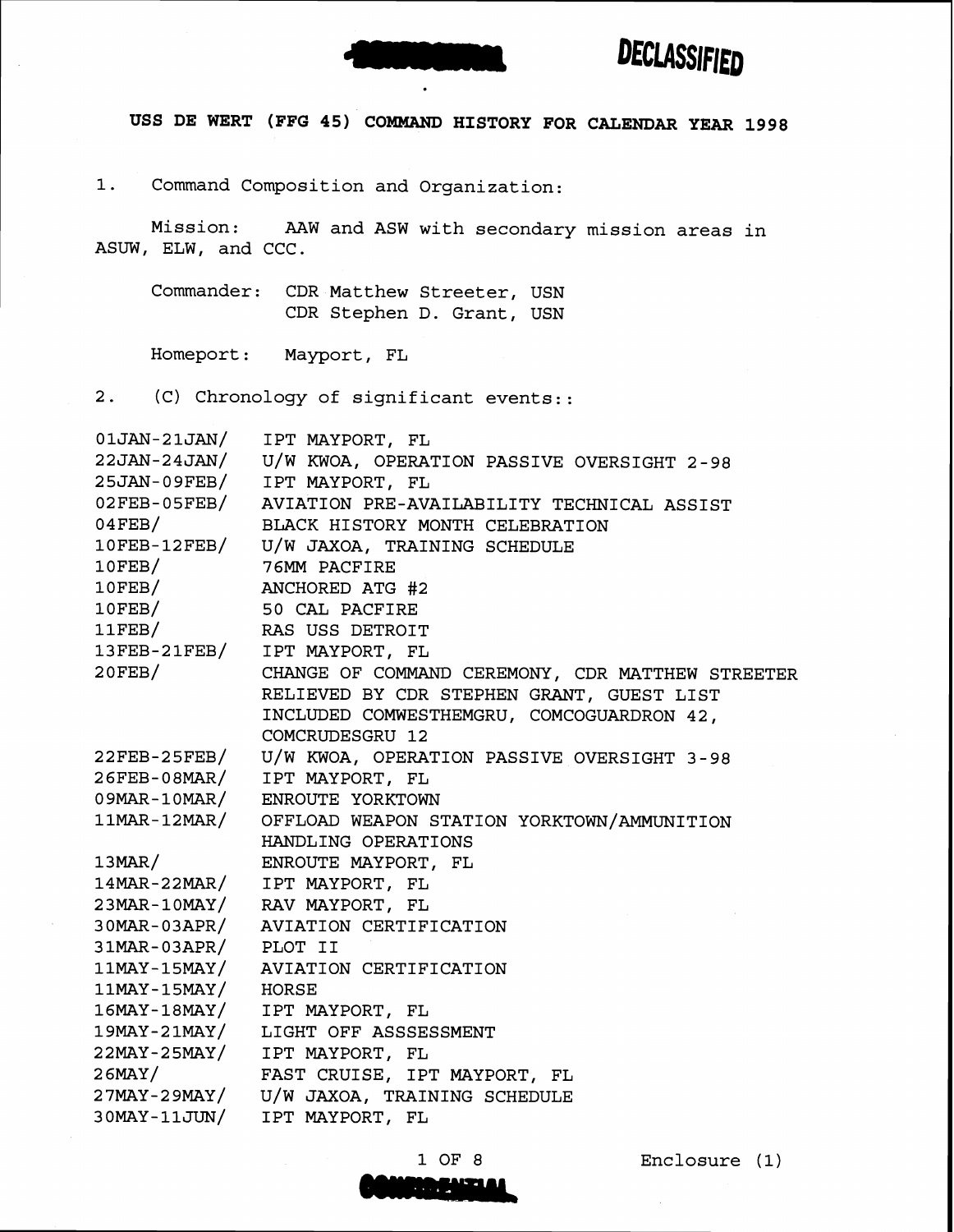$01JUN-05JUN/$ CART I1 03JUN/ COMMUNICATIONS READINESS ASSESSMENT 12JUN-14JUN/ ENROUTE WEAPON STATION YORKTOWN  $13JUN/$ CIWS PACFIRE  $13JUN/$ TACTAS DEPLOYMENT 15JUN-16JUN/ ONLOAD WEAPON STATION YORKTOWN 17JUN-19JUN/ ENROUTE MAYPORT, FL  $18JUN/$ RAS USS MONONGAHELA  $20$ JUN-0 $4$ JUL/ IPT MAYPORT, FL  $29JUN/$ BERTH SHIFT 05JUL-10JUL/ U/W VACAPES OPAREA/VANDALEX/JAXOA TSTA I FTG TRAINING SCHEDULE  $05JUL/$ **76MM** PACFIRE/CIWS PACFIRE  $06JUL/$ RAS USS ARCTIC  $08JUL/$ RAS USS ARCTIC IPT MAYPORT, FL 11JUL-12JUL/ 13JUL-17JUL/ U/W JAXOA TSTA I FTG TRAINING SCHEDULE  $13JUL/$ ANCHORED ATG **#1**   $14JUL/$ TOWEX W/TUG KERRY MORAN  $14JUL/$ ANCHORED ATG **#1**   $14JUL/$ **76MM** PACFIRE/CIWS PACFIRE/SMALL ARMS PACFIRE ANCHORED ATG **#1**   $16JUL/$ 18JUL-21JUL/ IPT MAYPORT, FL 22JUL-24JUL/ U/W JAXOA TSTA I ETG QUARTERLY TRAINING SCHEDULE 25JUL-02AUG/ IPT MAYPORT, FL LOGISTICS MANAGEMENT ASSESSMENT 27JUL-31JUL/ U/W JAXOA TSTA I1 ETG TRAINING SCHEDULE  $03AUG-07AUG/$  $05AUG/$ **76MM** PACFIRE 50CAL PACFIRE  $05AUG/$  $06$ AUG $/$ REXTORP OPERATIONS IPT MAYPORT, FL/IMAV  $08AUG - 23AUG/$ THREAT CONDITION A SET THROUGHOUT THE SHIP IAW  $20$ AUG/ BASE POLICY U/W HURRICAINE "BONNIE" SORTIE  $24 \text{A} \text{UG}$  -  $26 \text{A} \text{UG}$  / SMALL ARMS FAMILIARIZATION FIRE  $24AUG/$  $27AUG-31AUG/$ IPT MAYPORT, FL  $01$ SEP-03SEP/ U/W JAXOA ECERT/PEB TRAINING SCHEDULE ANCHORED ATG **#2**   $01$ SEP $/$ 02SEP-03SEP/ ANCHORED ATG #1  $03$ SEP $/$ ENGINEERING CERTIFICATION IPT MAYPORT, FL  $04$ SEP-13SEP/  $14$ SEP-16SEP/ IPT MAYPORT, FL/TSTA I1 CSTG IPT MAYPORT, FL/CMTQ  $17$ SEP- $18$ SEP/ IPT MAYPORT, FL 19SEP-20SEP/ 21SEP-24SEP/ U/W JAXOA TSTA II CSTG TRAINING SCHEDULE **76MM** PACFIRE/CIWS PACFIRE  $21$ SEP $/$  $22$ SEP $/$ HOSTED COAST GUARD SQUADRON **42**   $23SEP/$ RAS USNS PATUXENT

**2** OF **8** Enclosure **(1)** 

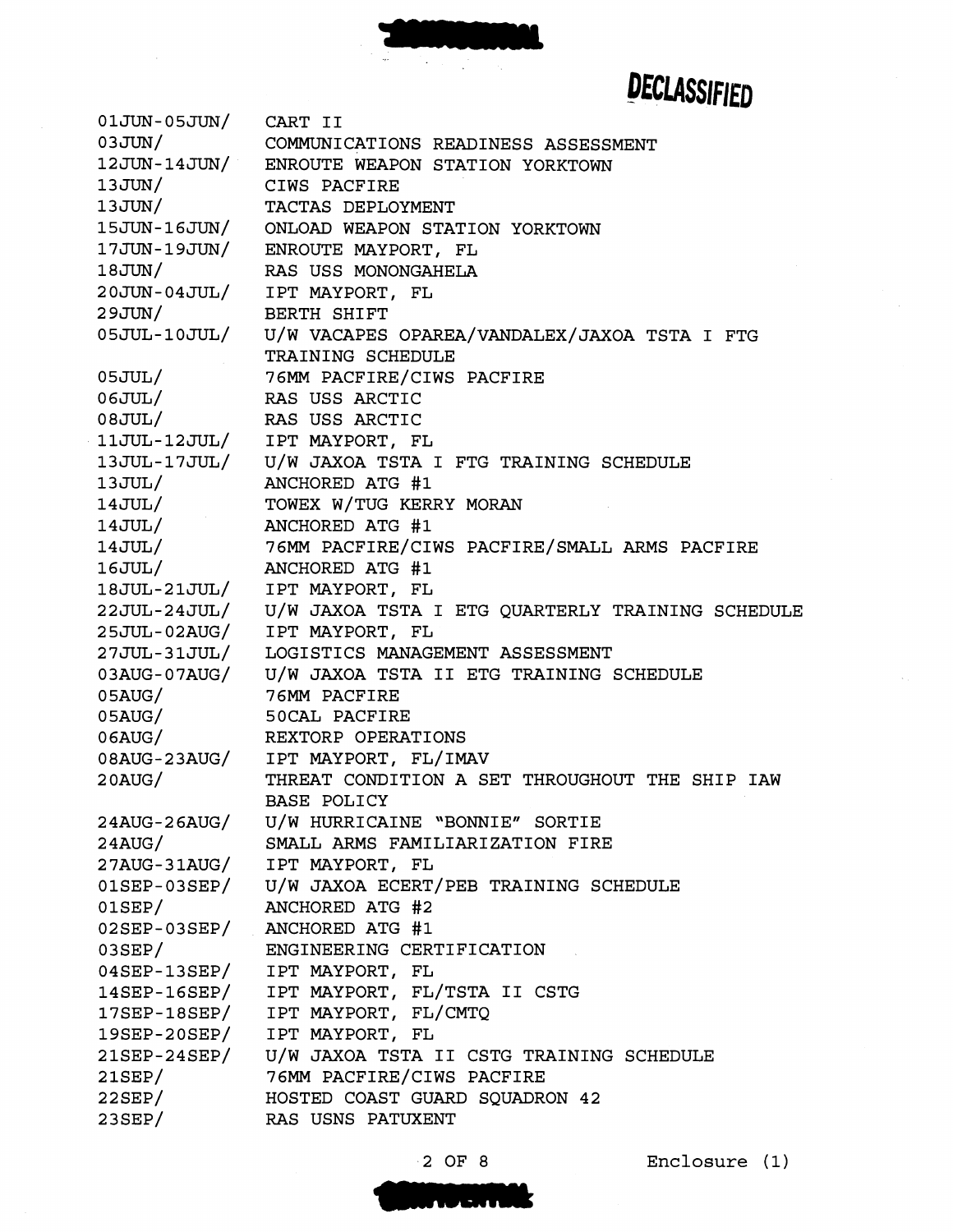

 $24$ SEP/ ANCHORED ATG **#1**  25SEP-27SEP/ IPT MAYPORT, FL 28SEP-09OCT/ IPT MAYPORT, FL IMAV/TARGET 05OCT-09OCT/ COMBAT SYSTEMS READINESS REVIEW 06OCT-07OCT/ MEDICAL READINESS ASSIST 100CT-130CT/ IPT MAYPORT, FL 140CT-160CT/ U/W JAXOA SUB TRE SERVICES/TRAINING SCHEDULE IPT MAYPORT, FL U/W JAXOA TSTA I1 WOWU TRAINING SCHEDULE 250CT-01NOV/ IPT MAYPORT, FL 260CT-300CT/ LOGISTICS MANAGEMENT ASSESSMENT  $01NOV/$ HOSTED SHORE INTERMEDIATE MAINTENANCE ACTIVITY MAYPORT DETACHMENT  $02\textnormal{NOV}$  -  $03\textnormal{NOV}$  / FINAL EVALUATION PERIOD 04NOV-08NOV/ IPT MAYPORT IMAV 09NOV/ U/W JAXOA SEA TRIALS TRAINING SCHEDULE  $09NOV-12NOV/$ INDUSTRIAL HYGIENE SURVEY  $10NOV-18NOV/$ IPT MAYPORT IMAV 19NOV-20NOV/ ENROUTE PUERTO RICAN OPERATIONS AREA - TRBATGRU COMPTUEX  $19NOV/$ MT **31** PACFIRE  $20NOV/$ DECEPTIVE LIGHTING  $20NOV/$ TACTAS  $21NOV/$ RAS USNS LARAMIE 21NOV-25NOV/ U/W WESTLANT - TRBATGRU COMPTUEX 2-98 DEPLOYED NIXIE  $24NOV/$ 26NOV-28NOV/ IPT FREDERICKSTED, ST CROIX, USVI 29NOV-03DEC/ PUERTO RICAN OPERATIONS AREA - TRBATGRU COMPTUEX 2-98 76MM/CIWS PACFIRE  $29NOV/$  $03DEC/$ RAS/VERTREP uss ARCTIC  $04$ DEC $/$ 76MM PACFIRE  $04$ DEC $/$ TORPEX  $04$ DEC $/$ u/W SOUTH PUERTO RICAN OPERATIONS AREA - TRBATGRU COMPTUEX  $05$ DEC $/$ MISSILEX BRIEF STOP FOR FUEL - NAVAL STATION ROOSEVELT  $05$ DEC $/$ ROADS  $06$ DEC $/$ U/W NORTH PUERTO RICAN OPERATIONS AREA - TRBATGRU COMPTUEX ENROUTE MAYPORT, FL  $07$ DEC $/$ ARRIVED MAYPORT, FL  $08$ DEC $/$  $09DEC-31DEC/$ IPT MAYPORT, FL POM  $11DEC/$ HOSTED ASSISTANT DIRECTOR CONGRESSIONAL BUDGET OFFICE  $11$ DEC $/$ BRIEF ON STANDING NAVAL FORCES ATLANTIC HELD BY CDR FYFE, ROYAL NAVY, COMWESTLANT OPERATIONS OFFICER

**3** OF 8 Enclosure (1)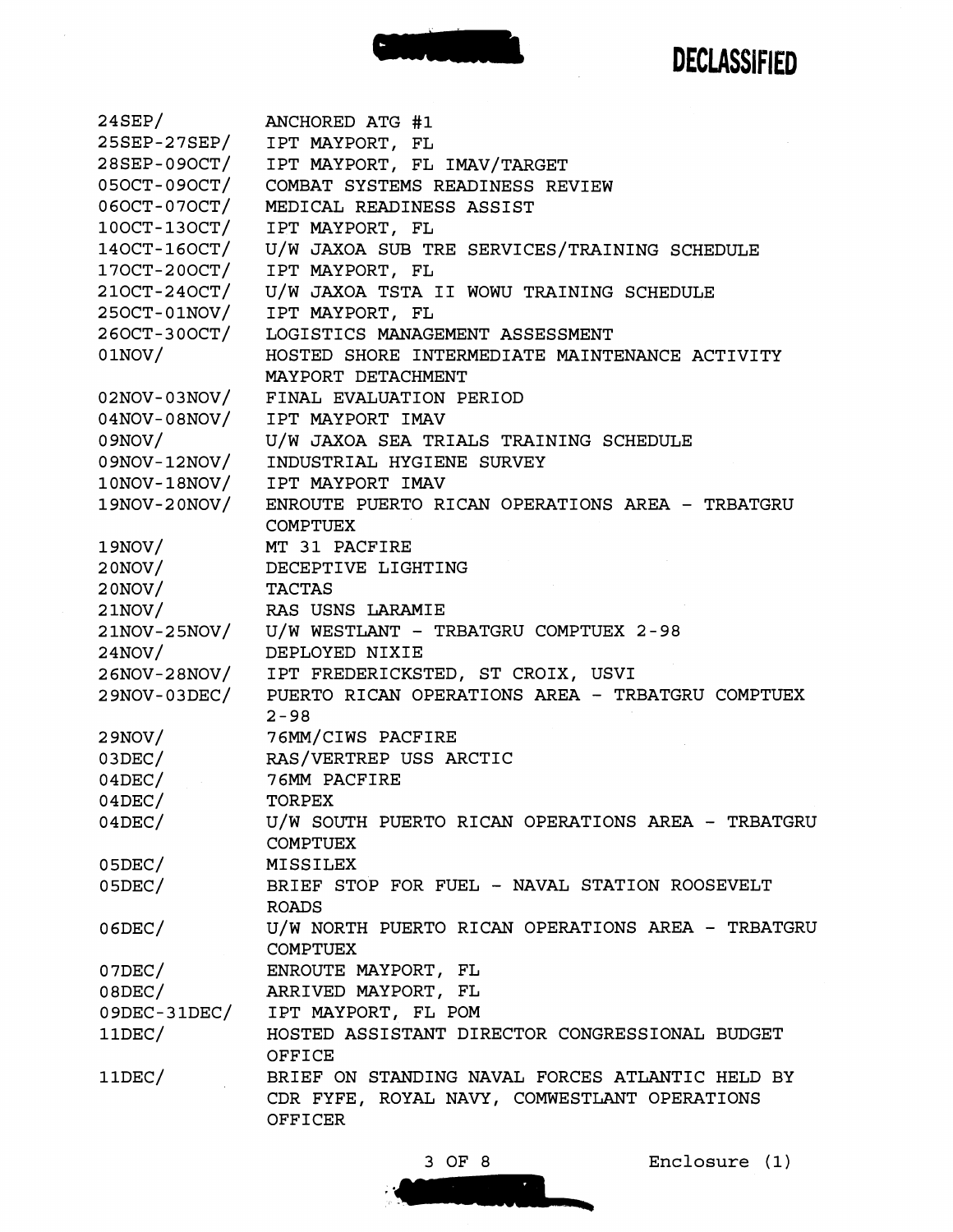

14DEC-15DEC/ MEDICAL READINESS EXAM 14DEC-31DEC/ IPT MAYPORT, FL HOLIDAY LEAVE/UPKEEP

#### **NARRATIVE**

DE WERT began 1998 inport Mayport, Florida, as part of holiday leave and stand-down. On 22 January 1998, DE WERT was underway for Operation Passive Monitor 2-98 in the Key West Operations Area. During this operation, Pope John Paul I1 was making a papal visit to Cuba. DE WERT was assigned to be in the area in case the expected protests from anti-Castro groups turned into major incidents. On the 25<sup>th</sup> of January DE WERT was back inport Mayport, Florida. From 02 February to 05 February, DE WERT took part in an Aviation Pre-Availability Technical Assist to prepare a comprehensive list of aviation facility jobs for the upcoming yard period. During all of this, time was still found to celebrate Black History Month on the 4<sup>th</sup> of February, 1998.

From 10 February to 12 February, 1998, DE WERT was underway in the Jacksonville Operations Area for training. During this training availability, DE WERT participated in a 76 mm and 50 calibre Pacfire, and anchored at the designated Afloat Training Group's second anchorage on the  $10^{th}$  of February. On the 11th of February, DE WERT conducted Replenishment at Sea with the USS Detroit.

DE WERT spent the period of 13 February to 21 February in homeport Mayport, Florida. During this time, there was a Change of Command ceremony on the 20<sup>th</sup> of February in which CDR Stephen Grant, USN, relieved CDR Matthew Streeter, USN, of command. The guest list included COMWESTHEMGRU, COMCOGUARDRON 42, and COMCRUDESGRU 12.

Soon enough, DE WERT was underway again on Operation Passive Oversight 3-98 monitoring anti-Castro protests by the Brothers to the Rescue group in the Key West Operations Area from 22 February to 25 February. From the 26<sup>th</sup> of February until the 8<sup>th</sup> of March, DE WERT was inport Mayport, Florida. On the 9<sup>th</sup> of March, DE WERT was enroute to conduct an ammunition offload in Weapon Station Yorktown on the 12<sup>th</sup> of March in preparation for an upcoming Restricted Availability period in Mayport, Florida. DE WERT prepared herself for the Restricted Availability period inport Mayport, Florida from 14 March to 22 March, conducted the Restricted Availability period from 23 March until 10 May.

4 OF 8 Enclosure (1)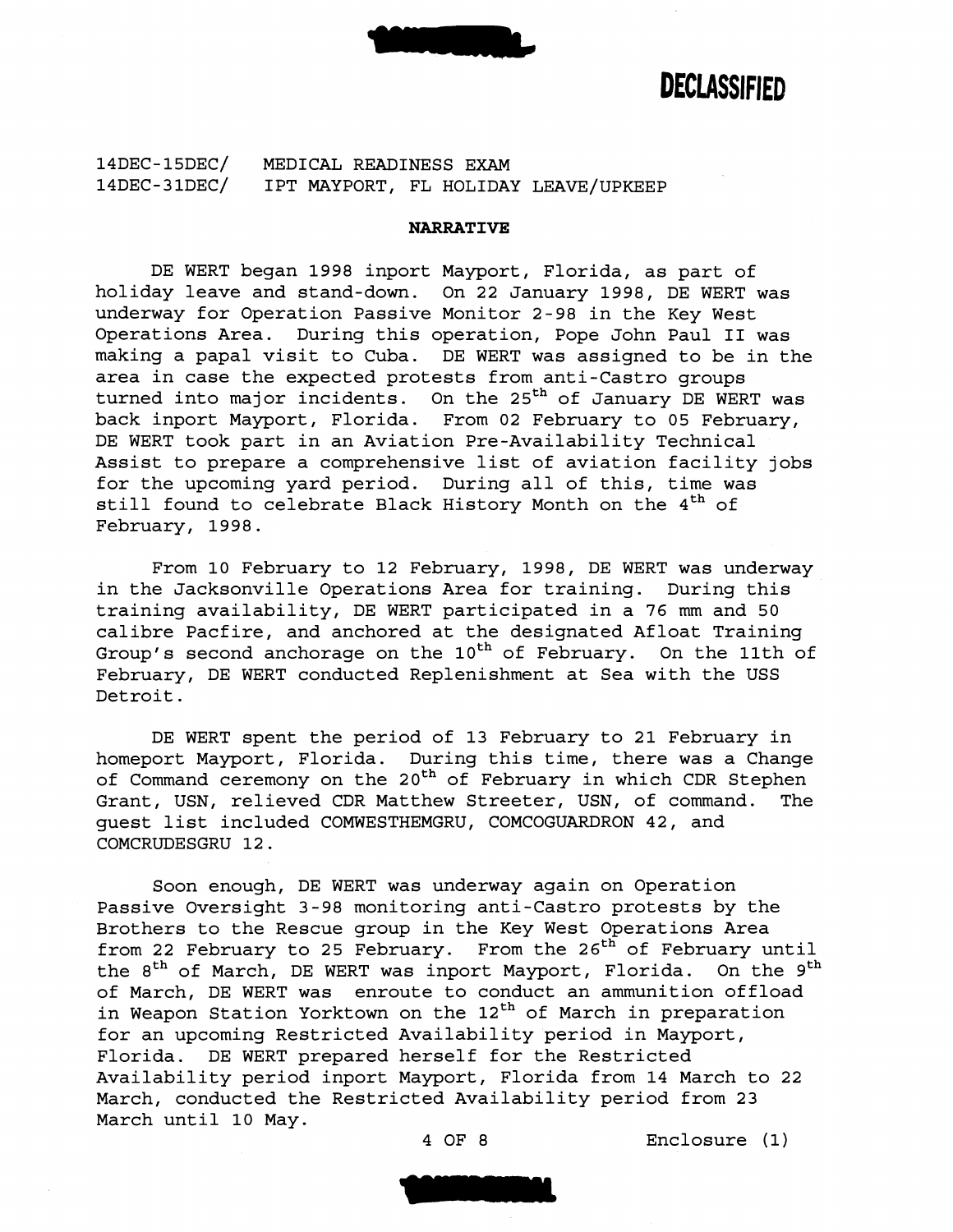

In addition to her Restricted Availability period, DE WERT conducted many training evolutions while inport. From 30 March to the 3rd of April, DE WERT was involved in an Aviation Certification Assist Visit. DE WERT also participated in Engineering Pre-Light Off Training from the 31<sup>st</sup> of March until the 3<sup>rd</sup> of April. From 11 May to 15 May, DE WERT completed her Aviation Certification and participated in HORSE at the same time. From the  $16<sup>th</sup>$  to the  $18<sup>th</sup>$  of May, 1998, DE WERT remained inport in Mayport, Florida. DE WERT completed her Light Off Assessment from 19 May to 21 May remaining inport until the 25<sup>th</sup> of May.

To maintain operational readiness after an extended Restricted Availability, DE WERT held a fast cruise on the  $26<sup>th</sup>$ of May, 1998. DE WERT was underway in the Jacksonville Operations Area to conduct seamanship and navigation training schedule from 27 May to 29 May, 1998. From 30 May until the  $11<sup>th</sup>$ of June, DE WERT was inport in Mayport, Florida, continuing in the high tempo of the training cycle. From 1 June to 5 June, DE WERT took part in CART II. On the 3<sup>rd</sup> of June, DE WERT took her Communications Readiness Assessment.

From 12 June to 14 June, DE WERT was enroute to Weapon Station Yorktown to onload ammunition. Along the way, DE WERT conducted a CIWS Pacfire and deployed TACTAS on the 13<sup>th</sup> of June. On the 15<sup>th</sup> of June DE WERT commenced ammunition onload in Weapon Station Yorktown, Virginia. On the 17<sup>th</sup> of June, DE WERT started her transit to Naval Station Mayport, partaking in Replenishment at Sea with the USS Monongahela on 18 June, arriving in Mayport, Florida, on 20 June, 1998. DE WERT remained inport until the 4<sup>th</sup> of July with the exception of a berthing shift on the 29<sup>th</sup> of June.

From the  $5<sup>th</sup>$  of July until the 10<sup>th</sup> of July, DE WERT was underway in the VACAPES Operations Area for VANDALEX and TSTA I FTG. On 5 July, DE WERT conducted a **76mm** and CIWS Pacfire. DE WERT Refueled with the USS Arctic on both the  $6^{th}$  and  $8^{th}$  of July. DE WERT returned to Mayport, Florida, on the 11<sup>th</sup> of July, 1998, and went underway once again on 13 July in the Jacksonville Operations Area for TSTA I FTG. During this phase of TSTA I, DE WERT participated in many training evolutions. On the  $13<sup>th</sup>$  of July, DE WERT anchored out in Afloat Training Group's (ATG) anchorage designated #1. On the  $14<sup>th</sup>$ , DE WERT towed the tug, Kerry Moran, and anchored in ATG #1 again. On the same day, DE WERT also conducted a 76mm, CIWS, and small arms Pacfire. The 16<sup>th</sup> of July found DE WERT anchored yet again in ATG #1.

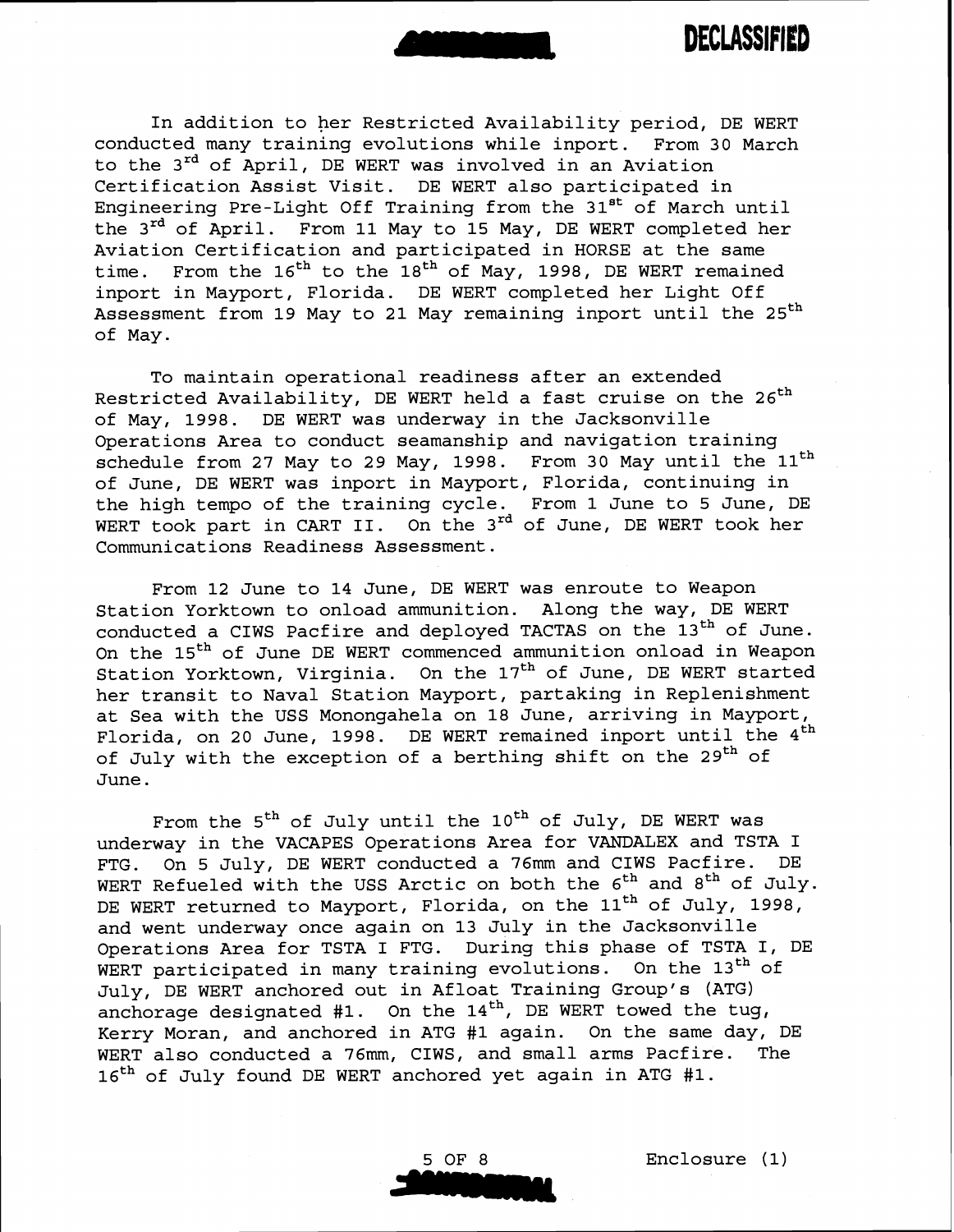

DE WERT spent the  $18<sup>th</sup>$  of July until the  $21<sup>st</sup>$  inport Mayport, Florida. From the 22<sup>nd</sup> to the 24<sup>th</sup> of July, 1998, DE WERT was underway in the Jacksonville Operations Area for the ETG portion of TSTA I and back to Mayport, Florida on 25 July until the 2<sup>nd</sup> of August. During this inport period, DE WERT received her Logistics Management Assist Visit from the  $27<sup>th</sup>$  to  $31<sup>st</sup>$  of July. From the  $3^{rd}$  of August to the  $7^{th}$  of August., DE WERT returned underway to the Jacksonville Operations Area for TSTA I1 ETG. On the  $5<sup>th</sup>$  of August, DE WERT conducted a 76mm and 50 calibre Pacfire. On the 6<sup>th</sup> of August, DE WERT conducted REXTORP Operations, returning to Mayport, Florida on the  $8<sup>th</sup>$  of August.

DE WERT remained inport until the 23<sup>rd</sup> of August. On 20 August, 1998, THREATCON A was set throughout the ship in accordance with Naval Station Mayport's policy. On the 24<sup>th</sup> of August, DE WERT sortied for Hurricane "Bonnie." Taking advantage of the underway time, DE WERT conducted a small arms familiarization fire. DE WERT was inport from the  $27<sup>th</sup>$  of August to the 31<sup>st</sup> of August, 1998.

From 1 September to 3 September PEB was aboard DE WERT for Engineering Certification. Some of the notable exercises were anchoring in ATG #2 on the  $1^{st}$ , ATG #1 on the  $2^{nd}$ , and Engineering Certification on the 3<sup>rd</sup> of September. DE WERT was back in Mayport, Florida on the 4<sup>th</sup> until the 13<sup>th</sup> of September. Still inport, DE WERT took part in TSTA **I1** Combat Systems Training Group phase of the training cycle, from 14 September to 16 September. This was immediately followed by CMTQ from the  $17<sup>th</sup>$ to the  $18^{th}$ .

DE WERT left Mayport on the 21<sup>st</sup> of September for the Jacksonville Operations Area to take part in TSTA I1 Combat System's Training Group's underway portion of training. Starting off, DE WERT conducted a 76mm and CIWS Pacfire on the 21<sup>st</sup>. On the 22<sup>nd</sup> of September, DE WERT had the pleasure of hosting Commander Coast Guard Squadron 42. The 23rd found DE WERT participating in a Replenishment at Sea with the USNS Patuxent. To finish up this phase of training, DE WERT anchored at ATG #1, returning to Mayport, Florida, on the 25<sup>th</sup> of September.

On the 28<sup>th</sup> of September, DE WERT entered into an Intermediate Maintenance Availability period. At the same time TARGET and Combat Systems Readiness Review Phase I inspections were conducted. These events concluded on 9 October, 1998. Also scheduled was the Medical Readiness Assist from 6 October to 7 October.

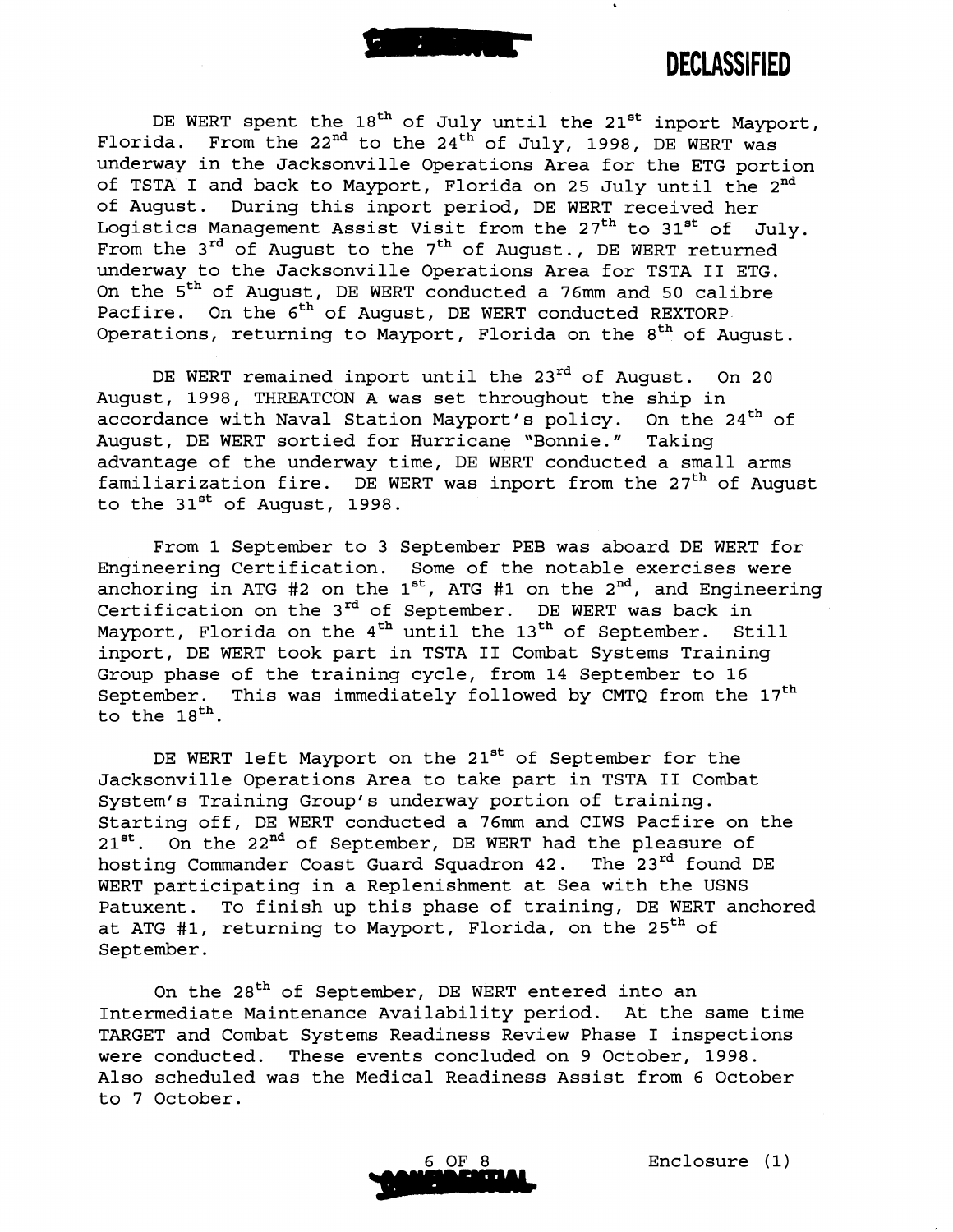

On the 14<sup>th</sup> of October, the DE WERT was underway again for Sub TRE services at the AUTEC facilities in the Bahamas, returning to Mayport on the  $17<sup>th</sup>$ . With a short respite, DE WERT was underway once again in the Jacksonville Operating Area for TSTA III / Week One Work Ups from the  $21^{st}$  to the  $24^{t}$  of October. From the 25<sup>th</sup> of October to the 1<sup>st</sup> of November, DE WERT found herself inport Mayport, Florida. During this time, from the 26<sup>th</sup> to the 30<sup>th</sup> of October, DE WERT completed her Logistics Management Assessment.

On the  $1^{st}$  of November, 1998, DE WERT had the pleasure of hosted Afloat Training Group Mayport. DE WERT conducted a two day Final Evaluation Period underway in the Jacksonville Operating Area on the  $2^{nd}$  and  $3^{rd}$  of November. DE WERT returned to Mayport, Florida, for an Intermediate Maintenance Availability.

On the  $9<sup>th</sup>$  of November, DE WERT was underway in the Jacksonville Operating Area for Sea Trials, returning the same day. While inport Mayport, Florida, DE WERT underwent her Industrial Hygiene Survey from the  $9<sup>th</sup>$  to the  $12<sup>th</sup>$  of November and another Intermediate Maintenance Availability from the 10<sup>th</sup> to the  $18<sup>th</sup>$  of November. On the  $19<sup>th</sup>$  DE WERT was underway, enroute to join the USS Theodore Roosevelt Battle Group(TRBATGRU) for COMPTUEX. A Torpex was conducted on the  $19<sup>th</sup>$ , and on the  $20<sup>th</sup>$  of November, DE WERT conducted a deceptive lighting drill. Also on the 20<sup>th</sup>, TACTAS was deployed. On the 21<sup>st</sup> of November, DE WERT performed Replenishment at Sea with the USNS Laramie.

From the 21<sup>st</sup> of November to the 25<sup>th</sup> of November, DE WERT was underway in the Western Atlantic as part of TRBATGRU's COMPTUEX, deploying Nixie on the  $24<sup>th</sup>$ . DE WERT enjoyed a port visit over the Thanksgiving weekend in Fredericksted, St. Croix, United States Virgin Islands. DE WERT's crew took full advantage of this once in a lifetime opportunity relaxing in the Caribbean and even taking part in St. Croix's "Jump Up" festival, a truly memorable experience and a well deserved vacation.

Back to business, DE WERT was underway in the North Puerto Rican Operations Area for COMPTUEX on 29 November, 1998. To start the underway period, DE WERT conducted a 76mm and CIWS firings against towed airborne targets on 29 November. On the 3<sup>rd</sup> of December, DE WERT was given the opportunity for a combined Vertical Replenishment and Replenishment at Sea with the USS

7 OF 8  $\mathcal{N}=\{\pm\}$